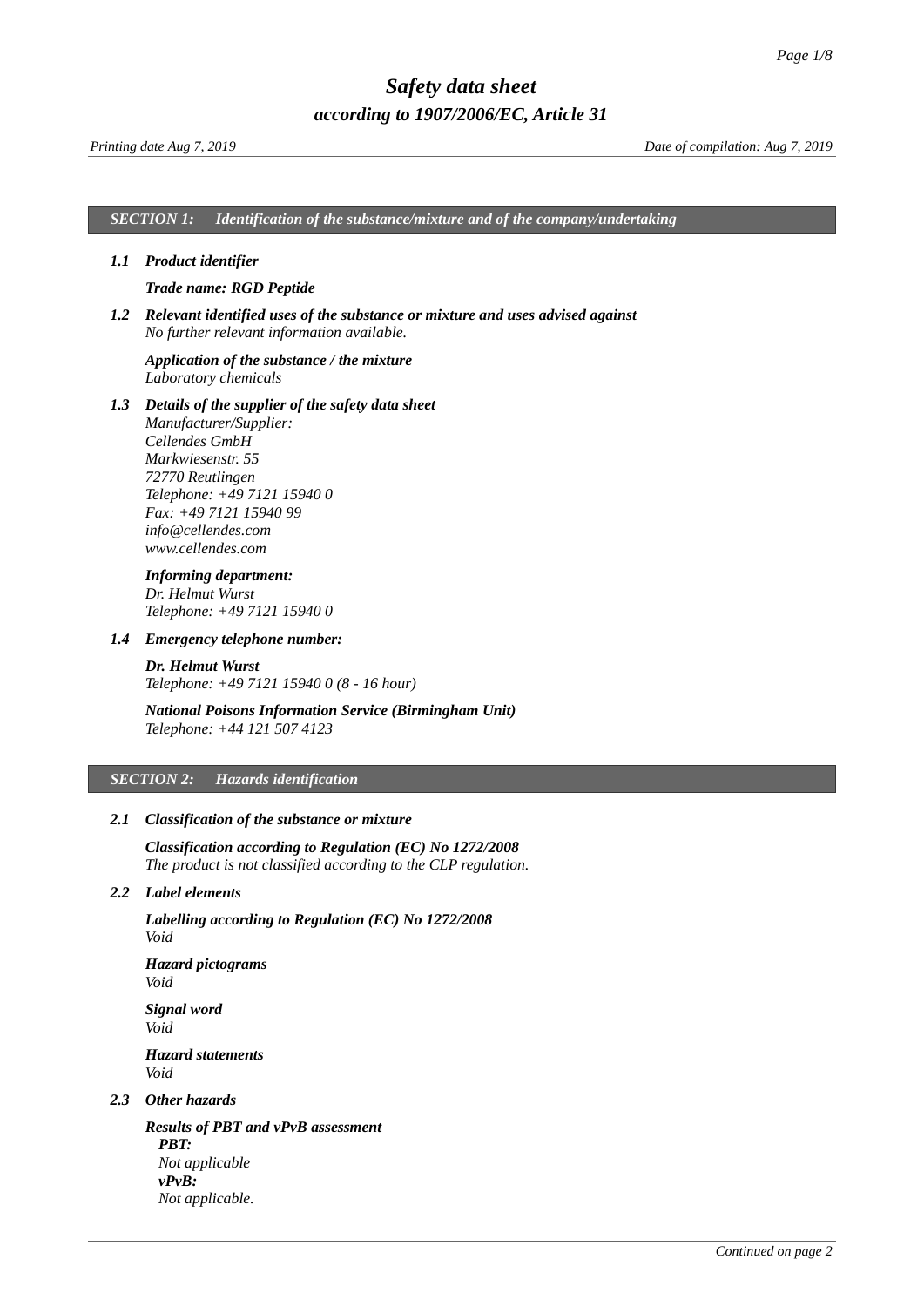# *Trade Name: [RGD Peptide](#page-0-0)*

*Printing date Aug 7, 2019 Date of compilation: Mar 15, 2017*

*(continued from page 1)*

# *SECTION 3: Composition/information on ingredients*

*3.1 Substance*

*Description: Peptide*

*Dangerous components: Void*

### *SECTION 4: SECTION 4: First aid measures*

#### *4.1 Description of first aid measures*

# *General information No special measures required.*

*After inhalation*

*Seek medical treatment in case of complaints.*

*After skin contact Instantly rinse with water.*

*After eye contact Rinse opened eye for several minutes under running water. Then consult doctor.*

# *After swallowing*

*Seek immediate medical advice.*

*4.2 Most important symptoms and effects, both acute and delayed No further relevant information available.*

#### *Information for doctor*

*No particular measures are known - treat according to symptoms.*

*4.3 Indication of any immediate medical attention and special treatment needed No further relevant information available.*

# *SECTION 5: Firefighting measures*

# *5.1 Extinguishing media*

*Suitable extinguishing agents Use water spray, alcohol resistant foam, dry chemical or carbon dioxide*

*For safety reasons unsuitable extinguishing agents Not applicable*

- *5.2 Special hazards arising from the substance or mixture Carbon oxides, nitrogen oxides (NOx)*
- *5.3 Advice for firefighters Wear self-contained breathing apparatus for firefighting, if necessary.*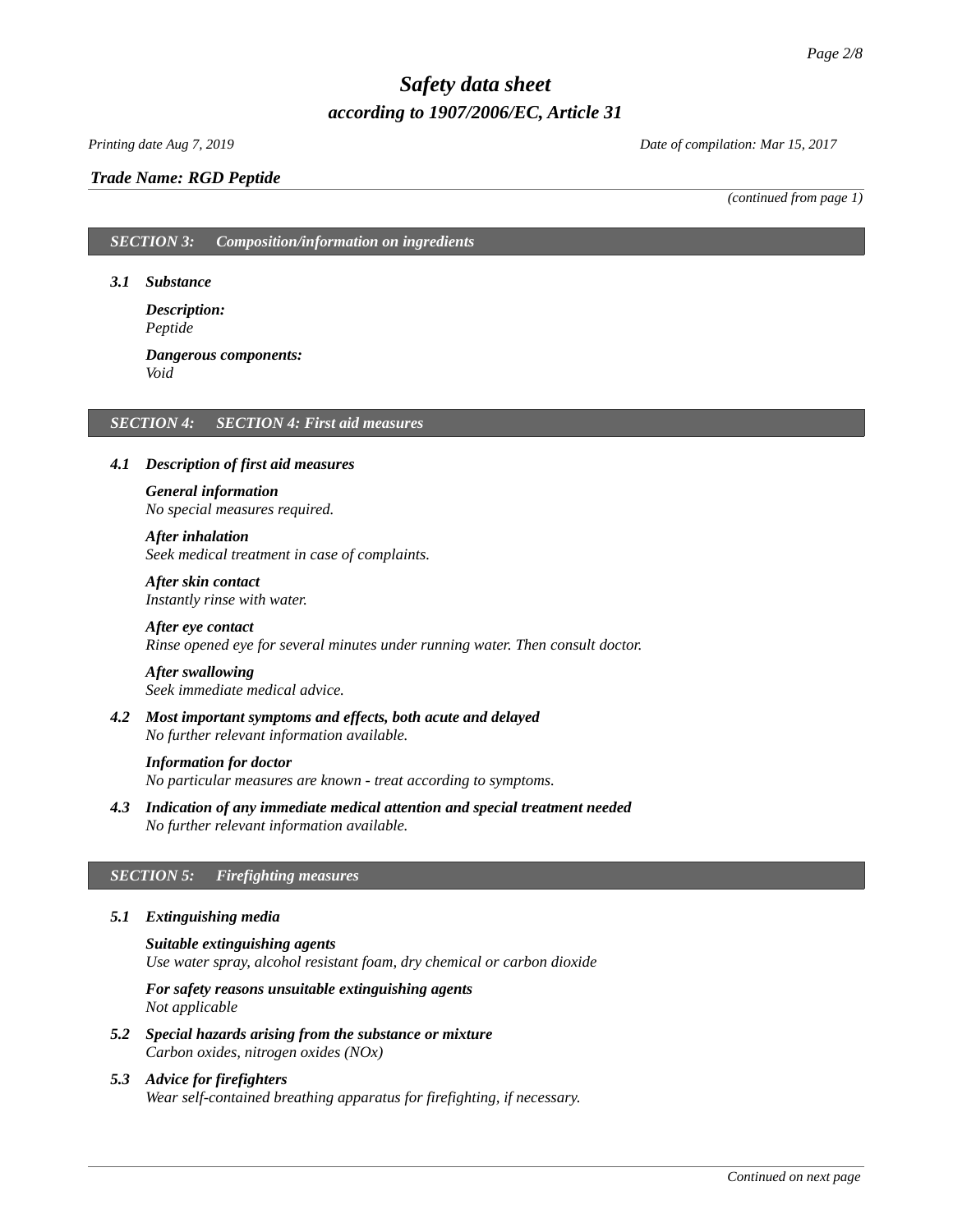# *Trade Name: [RGD Peptide](#page-0-0)*

*Printing date Aug 7, 2019 Date of compilation: Mar 15, 2017*

*(continued from page 2)*

# *SECTION 6: SECTION 6: Accidental release measures*

- *6.1 Personal precautions, protective equipment and emergency procedures Avoid dust formation. Avoid breathing vapours For personal protectzion see Section 8*
- *6.2 Environmental precautions: No special measures required.*
- *6.3 Methods and material for containment and cleaning up: Sweep up and shovel. Keep in suitable container for disposal.*
- *6.4 Reference to other sections See Section 13 for information on disposal.*

# *SECTION 7: Handling and storage*

*7.1 Precautions for safe handling Provide appropriate exhaust ventilation at places where dust is formed. For precautions see Section 2.2.*

*Information about protection against explosions and fires: No special measures required.*

*7.2 Conditions for safe storage, including any incompatibilities*

# *Storage*

*Requirements to be met by storerooms and containers: ≤2 months: 4°C >2 months: -20°C Information about storage in one common storage facility: Not required. Further information about storage conditions: None. Storage class 13*

*7.3 Specific end use(s)*

*No further relevant information available.*

# *SECTION 8: Exposure controls/personal protection*

*8.1 Control parameters*

*Components with workplace control parameters*

*8.2 Exposure controls*

*Appropriate engineering controls General industrial hygiene practice*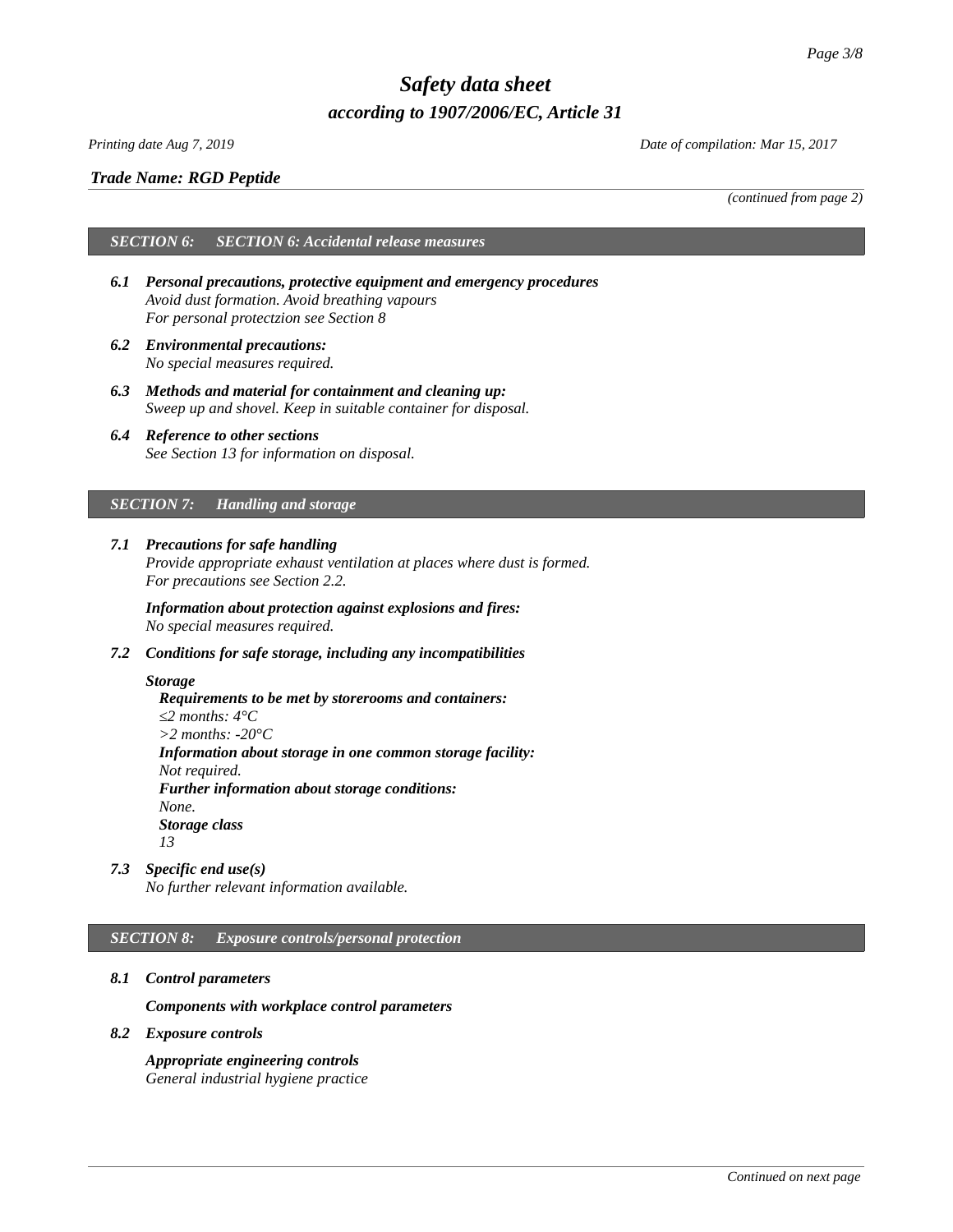# *Trade Name: [RGD Peptide](#page-0-0)*

*Printing date Aug 7, 2019 Date of compilation: Mar 15, 2017*

*(continued from page 3)*

*Personal protective equipment General protective and hygienic measures The usual precautionary measures should be adhered to general rules for handling chemicals. Breathing equipment: Not required. Protection of hands:*



The glove material has to be impermeable and resistant to the product/ the substance/ the preparation. *Selection of the glove material on consideration of the penetration times, rates of diffusion and the degradation*

# *Material of gloves Nitrile rubber, NBR Butyl rubber, BR Recommended thickness of the material:*

*≥0.10 mm*

*The selection of the suitable gloves does not only depend on the material, but also on further marks of quality and varies from manufacturer to manufacturer. As the product is a preparation of several substances, the resistance of the glove material can not be calculated in advance and has therefore to be checked prior to the application.*

# *Penetration time of glove material*

*The exact break trough time has to be found out by the manufacturer of the protective gloves and has to be observed.*

*As protection from splashes gloves made of the following materials are suitable: PVC gloves Not suitable are gloves made of the following materials:*

*Strong gloves Leather gloves*

*Eye protection:*



*Safety glasses recommended during refilling.*

*Body protection: Protective work clothing.*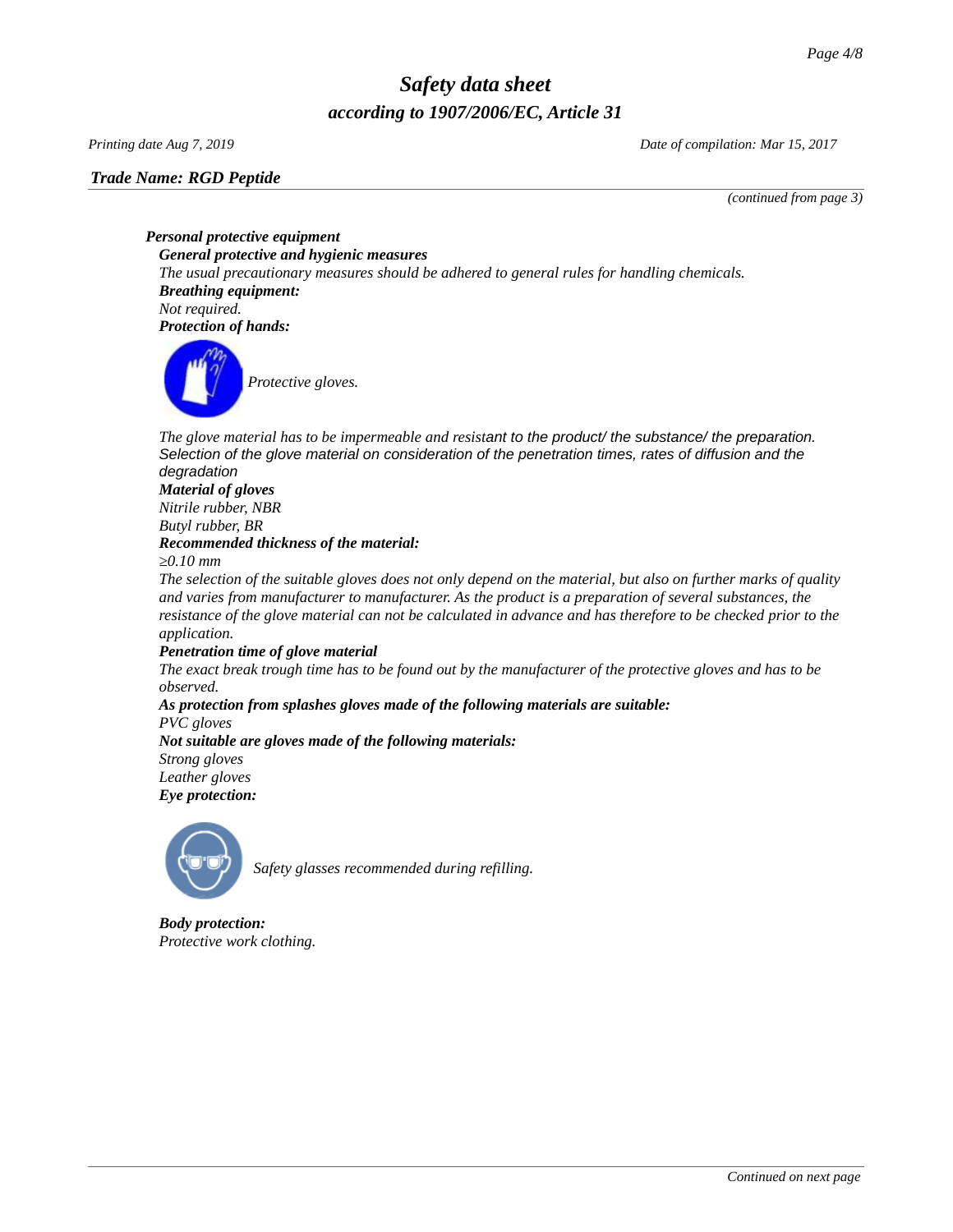# *Trade Name: [RGD Peptide](#page-0-0)*

*Printing date Aug 7, 2019 Date of compilation: Mar 15, 2017*

*(continued from page 4)*

# *SECTION 9: Physical and chemical properties*

# *9.1 Information on basic physical and chemical properties*

| <b>General Information</b>                                     |                           |
|----------------------------------------------------------------|---------------------------|
| Appearance:                                                    |                           |
| Form:                                                          | Solid                     |
| Colour:                                                        | White, off-white          |
| Odour:                                                         | Not determined            |
| <b>Odour threshold:</b>                                        | Not determined.           |
| pH-value:                                                      | Not applicable            |
| Change in condition                                            |                           |
| Melting point/Melting range:                                   | Not determined            |
| Boiling point/Boiling range:                                   | Not determined            |
| <b>Flash point:</b>                                            | Not determined            |
| <b>Inflammability (solid, gaseous)</b>                         | Not determined            |
| <b>Ignition temperature:</b>                                   |                           |
| <b>Decomposition temperature:</b>                              | Not determined            |
| Self-inflammability:                                           | Not determined            |
| Danger of explosion:                                           | Product is not explosive. |
| Critical values for explosion:                                 |                           |
| Lower:                                                         | Not determined            |
| <b>Upper:</b>                                                  | Not determined.           |
| Vapour pressure at 20 $^{\circ}$ C:                            | Not determined            |
| <b>Density</b>                                                 | Not determined            |
| <b>Relative density</b>                                        | Not determined            |
| <b>Vapour density</b>                                          | Not determined.           |
| <b>Evaporation rate</b>                                        | Not determined            |
| Solubility in / Miscibility with Water:                        | <b>Fully miscible</b>     |
| <b>Partition coefficient (n-octanol/water):</b> Not determined |                           |
| Viscosity:                                                     |                           |
| dynamic:                                                       | Not determined            |
| kinematic:                                                     | Not determined            |
| $\cdot$ $\cdot$                                                |                           |

*9.2 Other information No further relevant information available.*

# *SECTION 10: Stability and reactivity*

### *10.1 Reactivity*

*No further relevant information available*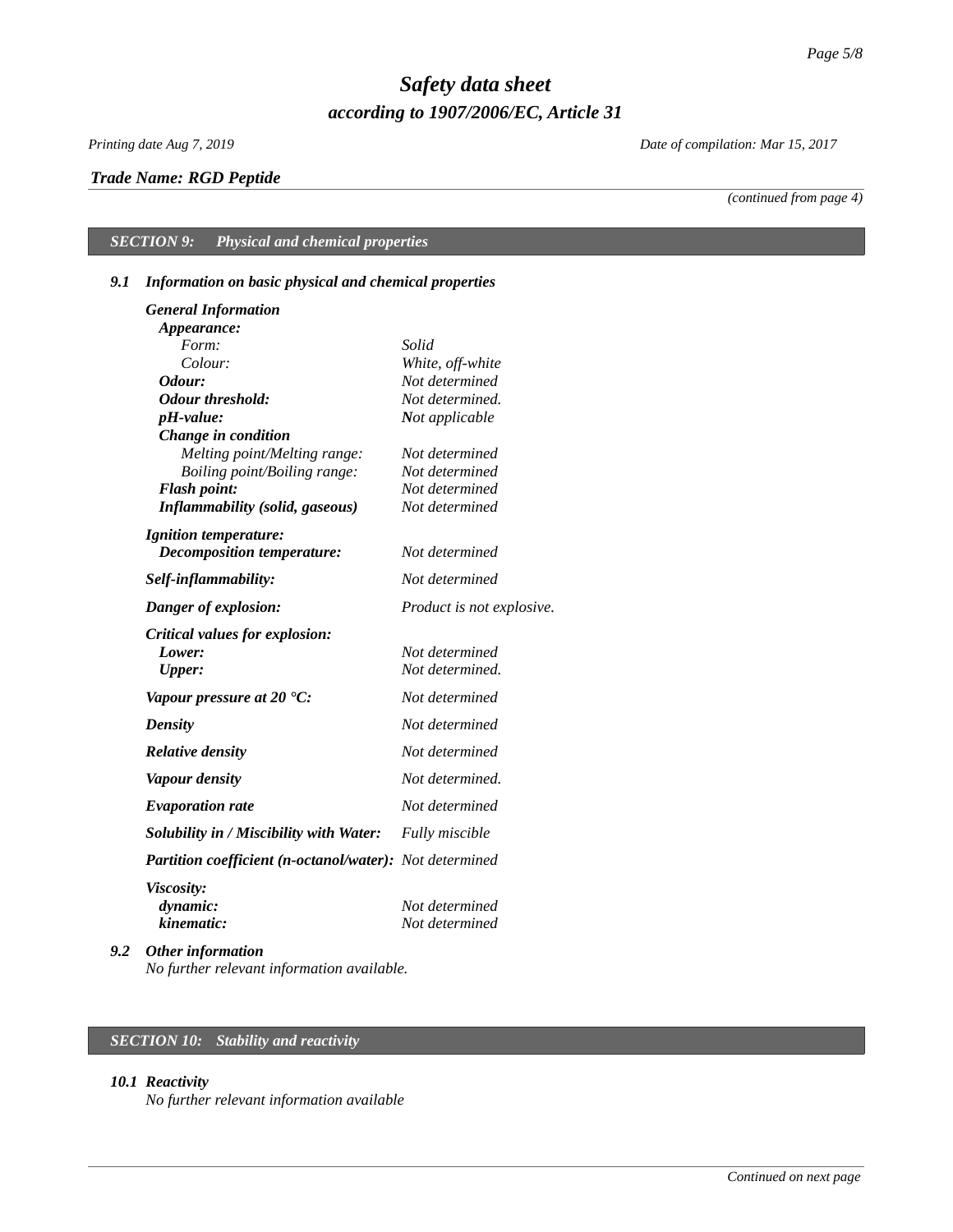# *Trade Name: [RGD Peptide](#page-0-0)*

*Printing date Aug 7, 2019 Date of compilation: Mar 15, 2017*

*(continued from page 5)*

# *10.2 Chemical stability Stable under recommended storage conditions*

- *10.3 Possibility of hazardous reactions No data available*
- *10.4 Conditions to avoid No further relevant information available.*
- *10.5 Incompatible materials: Strong oxidizing agents*
- *10.6 Hazardous decomposition products: In the event of fire: see Section 5*

### *SECTION 11: Toxicological information*

# *11.1 Information on toxicological effects*

- *Acute toxicity No data available*
- *Primary irritant effect: Skin corrosion/irritation No data available Serious eye damage/irritation No data available Respiratory or skin sensitisation*

# *CMR effects (carcinogenity, mutagenicity and toxicity for reproduction)*

*Germ cell mutagenicity No data available Carcinogenicity IARC: No component of this mixture present at levels greater than or equal 0.1% is identified as probable, possible or confirmed human carcinogen by IARC*

# *Reproductive toxicity*

*No data available*

*No data available*

#### *STOT-single exposure No data available*

*STOT-repeated exposure*

*No data available*

# *Aspiration hazard*

*No data available*

# *SECTION 12: Ecological information*

*12.1 Toxicity*

*No data available*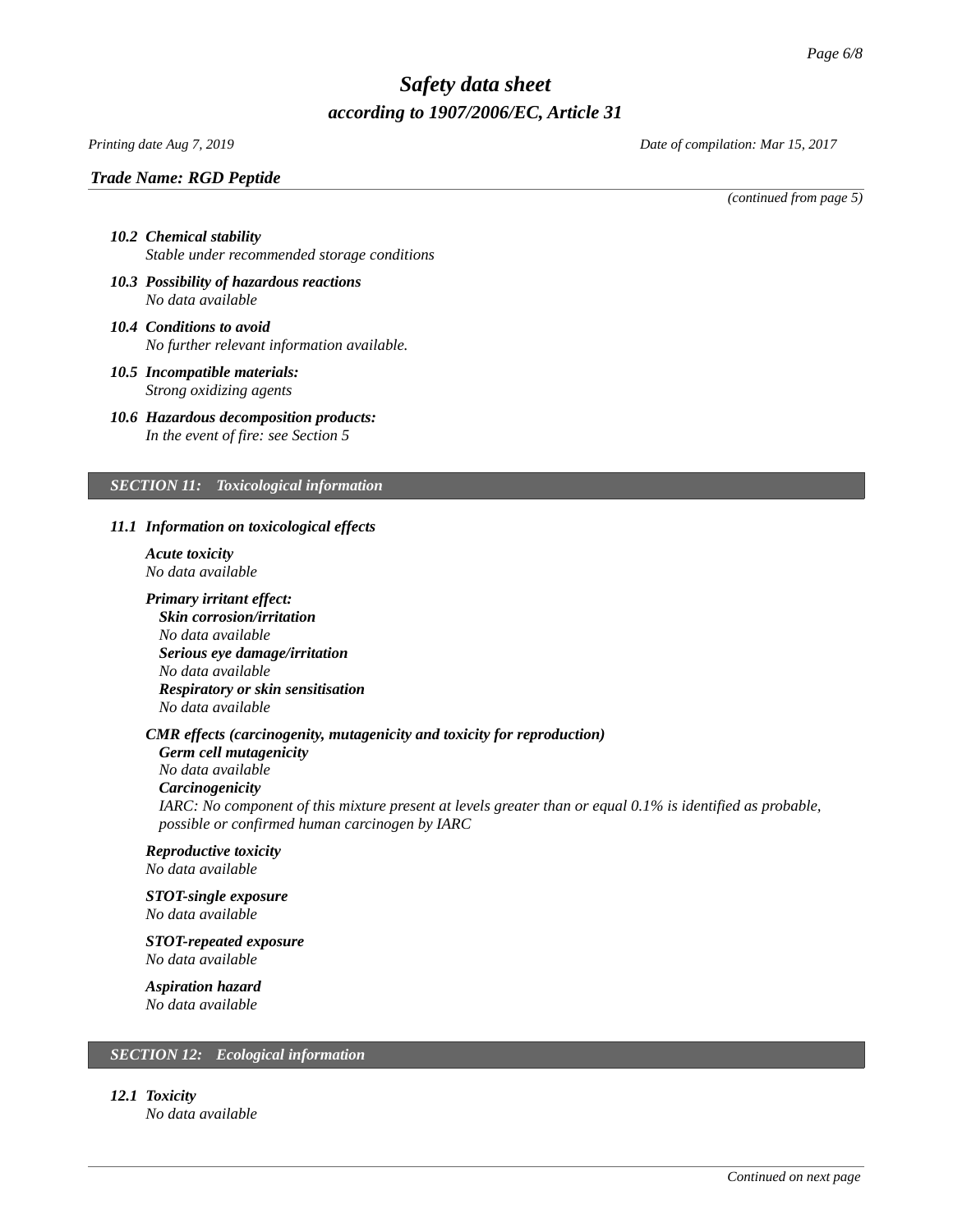# *Printing date Aug 7, 2019 Date of compilation: Mar 15, 2017*

*Trade Name: [RGD Peptide](#page-0-0)*

*(continued from page 6)*

- *12.2 Persistence and degradability No data available*
- *12.3 Bioaccumulative potential No further relevant information available.*
- *12.4 Mobility in soil No further relevant information available.*

# *12.5 Results of PBT and vPvB assessment*

*PBT: Not applicable.*

*vPvB: Not applicable.*

# *12.6 Other adverse effects*

*No further relevant information available.*

# *SECTION 13: Disposal considerations*

# *13.1 Waste treatment methods*

# *Product*

*Offer surplus and non-recyclable solutions to a licenced disposal company*

# *Contaminated packagings:*

*Disposal must be made according to official regulations.*

# *SECTION 14: Transport information*

*14.1 UN-Number*

*ADR, ADN, IMDG, IATA Void*

*14.2 UN proper shipping name*

*ADR, ADN, IMDG, IATA Void*

*14.3 Transport hazard class(es)*

*ADR, ADN, IMDG, IATA Class Void*

*14.4 Packing group*

*ADR, IMDG, IATA Void*

*14.5 Environmental hazards: Not applicable.*